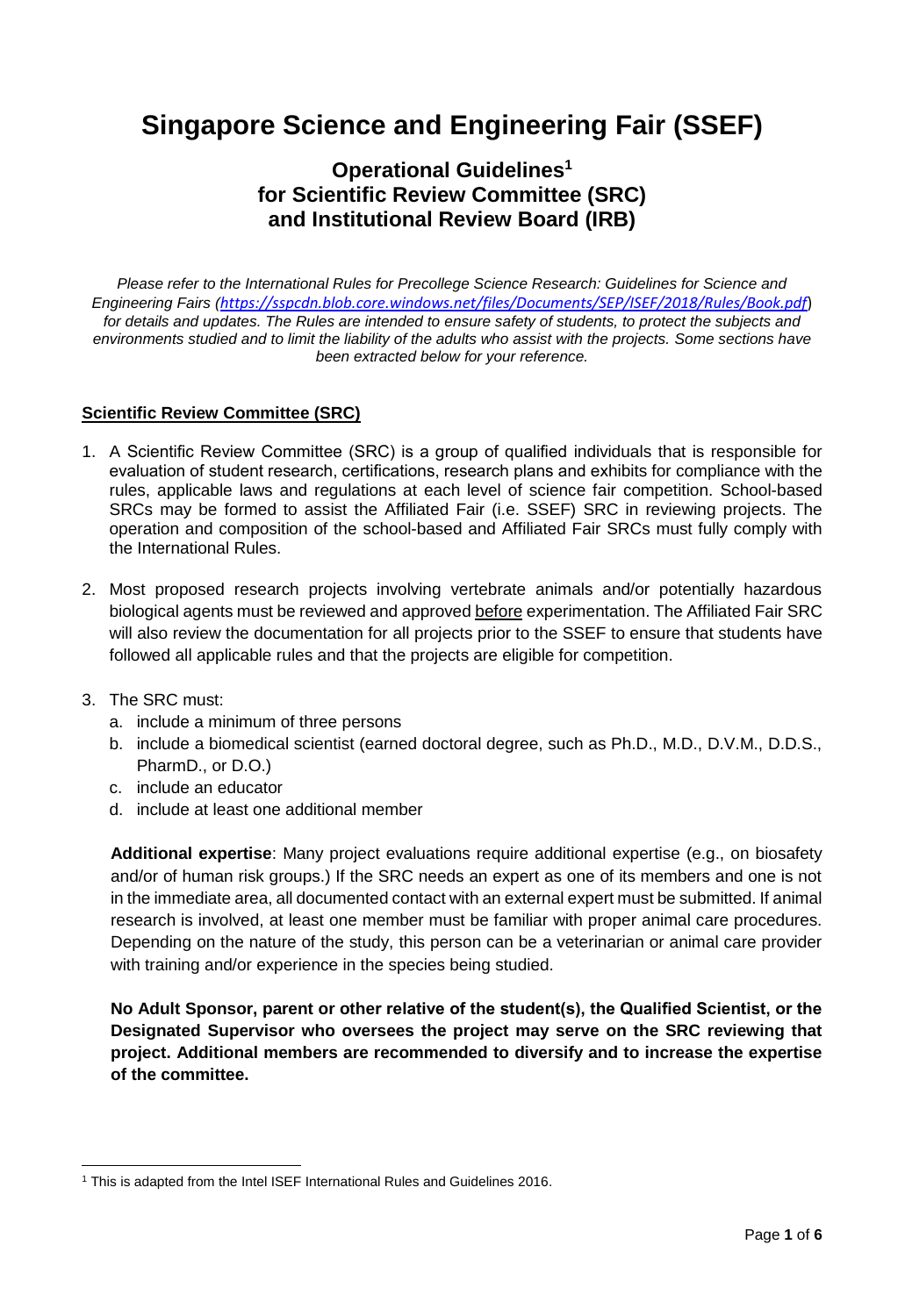All SRC members must be familiar with the SSEF and ISEF Rules and Guidelines. When reviewing research plans, members are urged to use their best professional judgement coupled with good common sense. Members should counsel and instruct students and help them to avoid violations whenever possible.

- 4. A Scientific Review Committee (SRC) examines projects for the following:
	- a. evidence of literature search and appropriate attribution
	- b. evidence of proper supervision
	- c. use of accepted and appropriate research techniques
	- d. completed forms, signatures and dates showing maximum of one year duration of research and appropriate preapproval dates (where required)
	- e. evidence of search for alternatives to animal use
	- f. humane treatment of animals
	- g. compliance with rules and laws governing human and/or animal research and research involving potentially hazardous biological agents
	- h. documentation of substantial expansion for continuation projects
	- i. compliance with the ISEF ethics statement
- 5. The SRC should deliberate, resulting in one of the following decisions:
	- a. Approval: If a project is approved, the SRC chair signs the box in #2a on the Approval Form (1B). If the approved project involves vertebrate animals, the SRC chair will also complete and sign the middle section on Form 5A. If the approved project involves potentially hazardous biological agents, the SRC chair will also complete and sign the bottom section on Form 6A. Projects that were conducted at a Regulated Research Institution requiring pre-approval and were approved by the institution's approval bodies (IACUC, IRB etc.) should be reviewed by the SRC/IRB to ensure documentation demonstrates pre-approval and compliance with SSEF and ISEF rules. If this review satisfies the pre-approval and compliance with the rules, the SRC chair will sign the box in #2b.
	- b. Disapproval: The SRC chair should provide the student and sponsor with reasons for disapproval and suggestions for changes needed for approval.
	- c. Projects that are not allowed: Some projects may be deemed unethical, inhumane or have an unacceptably high risk and should not be done by pre-college students. Examples would be projects that involve killing or inhumane treatment of vertebrate animals, toxicity studies using vertebrate animals, improper treatment of any animal, use of potentially hazardous biological agents at home or lack appropriate supervision.
	- d. Biosafety level review and approval: If a project involves a potentially hazardous biological agent and is being conducted in a non-regulated site (e.g. school), the student researcher and the Qualified Scientist or Designated Supervisor must conduct a risk assessment and propose a biosafety level. The SRC shall review the research plan, risk assessment and proposed BSL and must confirm (or change, if needed) the Biosafety Level by completing and signing Potentially Hazardous Biological Agents Form 6A.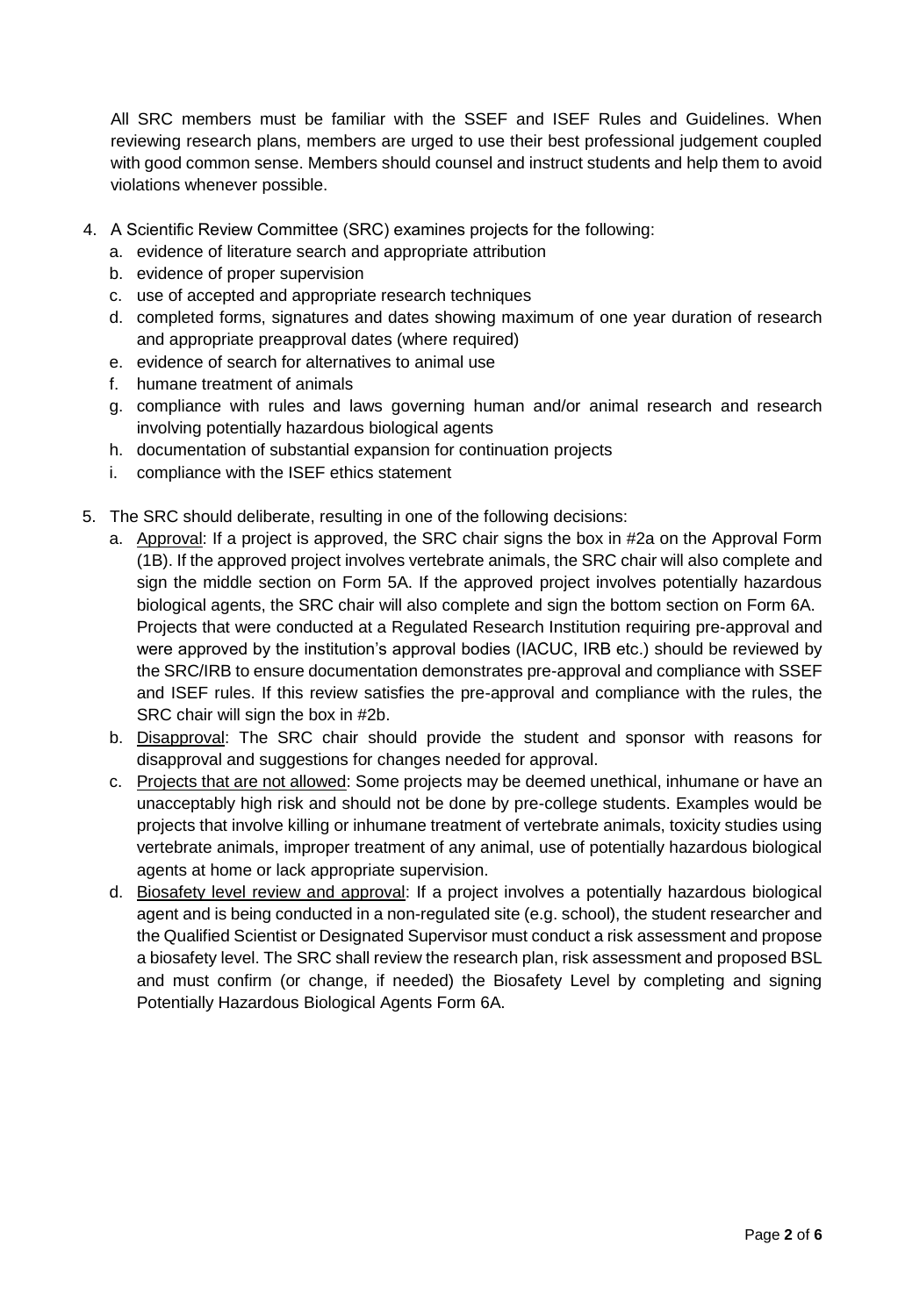### **Institutional Review Board (IRB)**

- 1. An Institutional Review Board (IRB) is a committee that must evaluate the potential physical and/or psychological risk of research involving human subjects. All proposed human research must be reviewed and approved by an IRB before experimentation begins. This includes review of any surveys or questionnaires to be used in a project.
- 2. An IRB at the school must:
	- a. Consist of a minimum of three members
	- b. include an educator
	- c. include a school administrator (preferably, a principal or vice principal)
	- d. include an individual who is knowledgeable about and capable of evaluating the physical and/or psychological risk involved in a given study. This may be a medical doctor, nurse practitioner, physician's assistant, registered nurse, psychologist, licensed social worker or licensed clinical professional counsellor.

**Additional Expertise:** If an expert is not available in the immediate area, documented contact with an external expert is recommended. A copy of all correspondence with the expert (e.g. emails) must be attached to Form 4 and can be used in lieu of the signature of that expert.

### **No Adult Sponsor, parent or other relative of the student, the Qualified Scientist, or Designated Supervisor who oversees the project may serve on the IRB reviewing that project. Additional members are recommended to help avoid a potential conflict of interest and to increase the expertise of the committee.**

- 3. The definition of a human participant is a living individual about whom an investigator conducting research obtains (1) data or samples through intervention or interaction with individual(s), or (2) identifiable private information. These projects require IRB review and preapproval and may also require documentation of written informed consent/assent/parental permission. Examples of studies that are considered "human participant research" requiring IRB preapproval include:
	- a. Subjects participating in physical activities (e.g., physical exertion, ingestion of any substance, any medical procedure)
	- b. Psychological, educational and opinion studies (e.g., surveys, questionnaires, tests)
	- c. Studies in which the researcher is the subject of the research
	- d. Testing of student designed invention or concept by human participants other than student researcher
	- e. Data/record review projects that include data that are not de-identified/anonymous (e.g., data set that includes name, birth date, phone number or other identifying variables).
	- f. Behavioural observations that
		- (1) involve any interaction with the observed individual(s) or where the researcher has modified the environment (e.g., post a sign, place an object).
		- (2) occur in non-public or restricted access settings (e.g., day care setting, doctor's offi ce)
		- (3) involve the recording of personally identifiable information
- 4. IRBs can exist at Regulated Research Institutions (e.g. universities, medical centres). For research that is conducted at or sponsored by a Regulated Research Institution, its IRB must initially review and approve all proposed research conducted at or sponsored by that institution before experimentation begins. The Adult Sponsor and the local IRB are responsible for ensuring that the project is appropriate for a pre-university student and adheres to the Intel ISEF rules.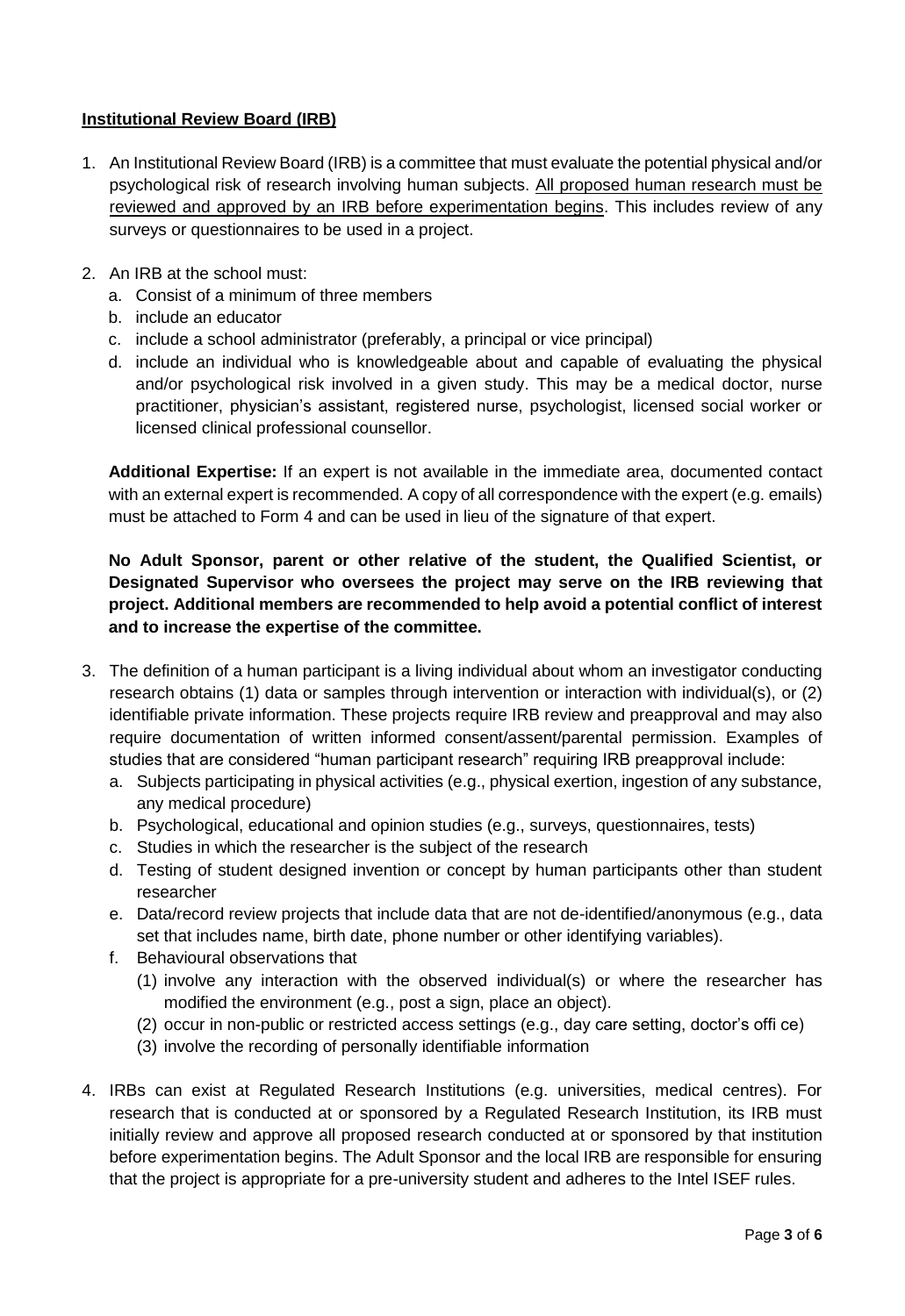- 5. An IRB is responsible for assessing risk and documenting the determination of risk level on Human Participant Form 4. However, in reviewing projects just prior to the Affiliated Fair, if an Affiliated Fair SRC judges an IRB's decision as inappropriate, thereby placing human subjects in jeopardy, they may override the IRB's decision and the project may fail to qualify for competition. It is advised that IRBs consult with the Affiliated Fair SRCs in questionable cases.
- 6. The IRB may waive the requirement for documentation of written informed consent/assent/parental permission, if the research involves only minimal risk and anonymous data collection and if it is one of the following:
	- a. Research involving normal educational practices
	- b. Research on individual or group behaviour or characteristics of individuals where the researcher does not manipulate the subjects' behaviour and the study does not involve more than minimal risk.
	- c. Surveys and questionnaires that are determined by the IRB to involve perception, cognition or game theory and do NOT involve gathering personal information, invasion of privacy or potential for emotional distress.
	- d. Studies involving physical activity where the IRB determines that no more than minimal risk exists and where the probability and magnitude of harm or discomfort anticipated in the research are not greater than those ordinarily encountered in DAILY LIFE or during performance of routine physical activities.

If there is any uncertainty regarding the appropriateness of waiving written informed consent/assent/parental permission, it is strongly encouraged that documentation of written informed consent/assent/parental permission be obtained.

#### **Expedited Review**

- 7. Most projects require review by the full three-member IRB. An expedited review by one member of the IRB may be conducted for the following types of projects. This person must have the expertise necessary to make such a decision and/or receive advisement from the appropriate expert:
	- a. Projects that involve the testing by anyone other than the student researcher of a studentdesigned invention, program, concept, etc., where the feedback received is a direct reference to the design, where personal data are not collected, and where the testing does not pose a health or safety hazard.
	- b. Projects in which the student is the subject of their research and the research does not involve more than minimal risk.

### **A combined SRC/IRB (Institutional Review Board) committee is allowed as long as the membership meets both the SRC and IRB requirements listed above.**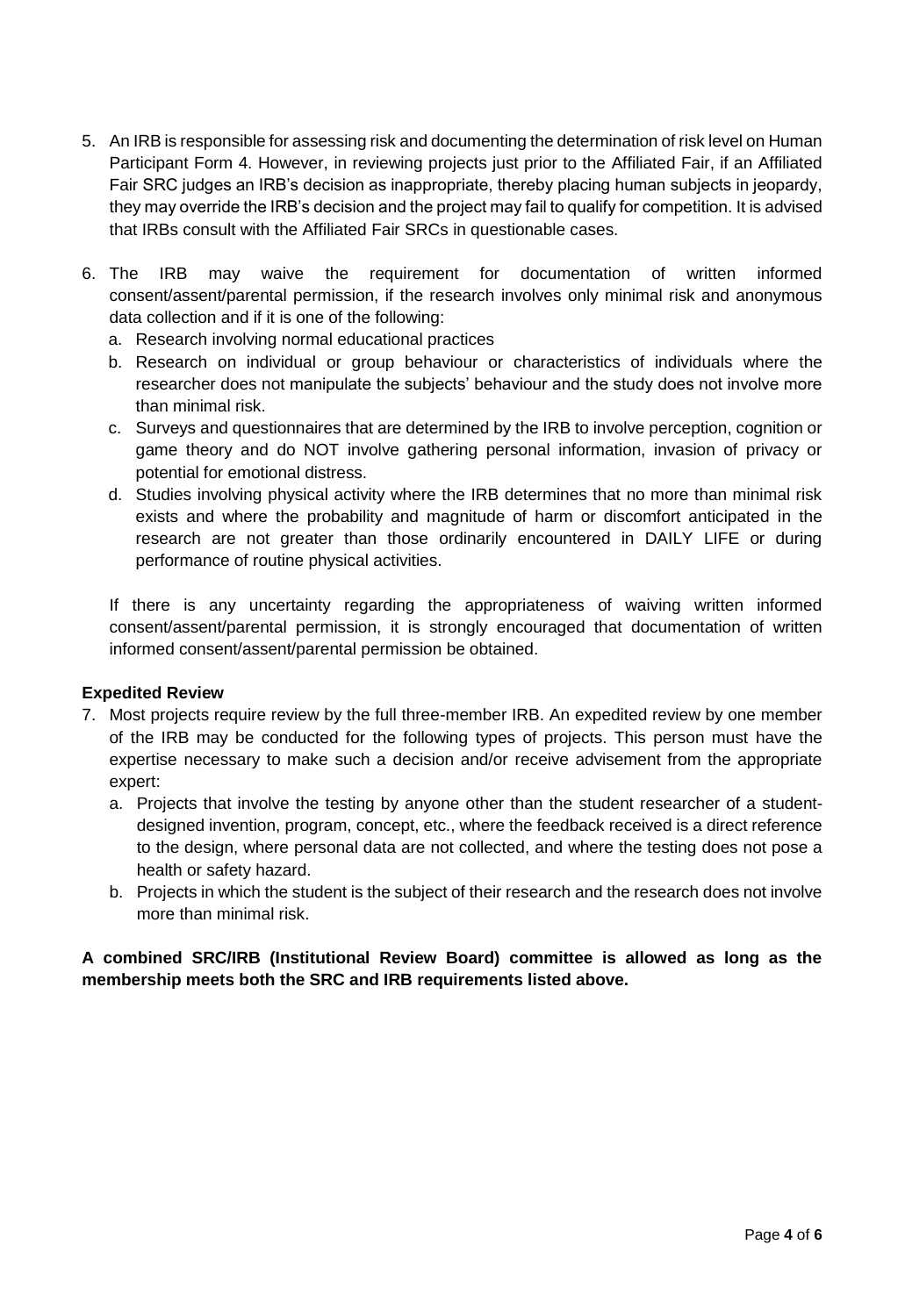# **Acknowledgement for SSEF SRC and/or IRB Operational Guidelines**

I,\_\_\_\_\_\_\_\_\_\_\_\_\_\_\_\_\_\_\_\_\_\_\_\_\_\_\_\_\_\_\_\_\_ (full name), \_\_\_\_\_\_\_\_\_\_\_\_\_\_\_\_\_\_\_\_ (designation) hereby acknowledge the roles and responsibilities of the SRC and/or IRB<sup>\*</sup> members. As the schoolbased SRC and/or IRB<sup>\*</sup> Chair, I will assist the Affiliated Fair SRC in reviewing projects and ensure that all projects adhere strictly to the SSEF and Intel ISEF rules and guidelines.

\_\_\_\_\_\_\_\_\_\_\_\_\_\_\_\_\_\_ (signature)

SRC and/or IRB<sup>\*</sup> Chair School : \_\_\_\_\_\_\_\_\_\_\_\_\_\_\_\_\_\_\_\_\_

Date : \_\_\_\_\_\_\_\_\_\_\_\_\_\_\_\_\_\_\_\_\_

\_\_\_\_\_\_\_\_\_\_\_\_\_\_\_\_\_\_\_\_\_\_\_\_\_\_\_

*\*delete where appropriate*

## **Endorsed by:**

| A/P Lim Tit Meng                               |
|------------------------------------------------|
| Fair Director cum SRC Chair of Affiliated Fair |
| <b>Chief Executive</b>                         |
| Science Centre Singapore                       |
| Date:                                          |